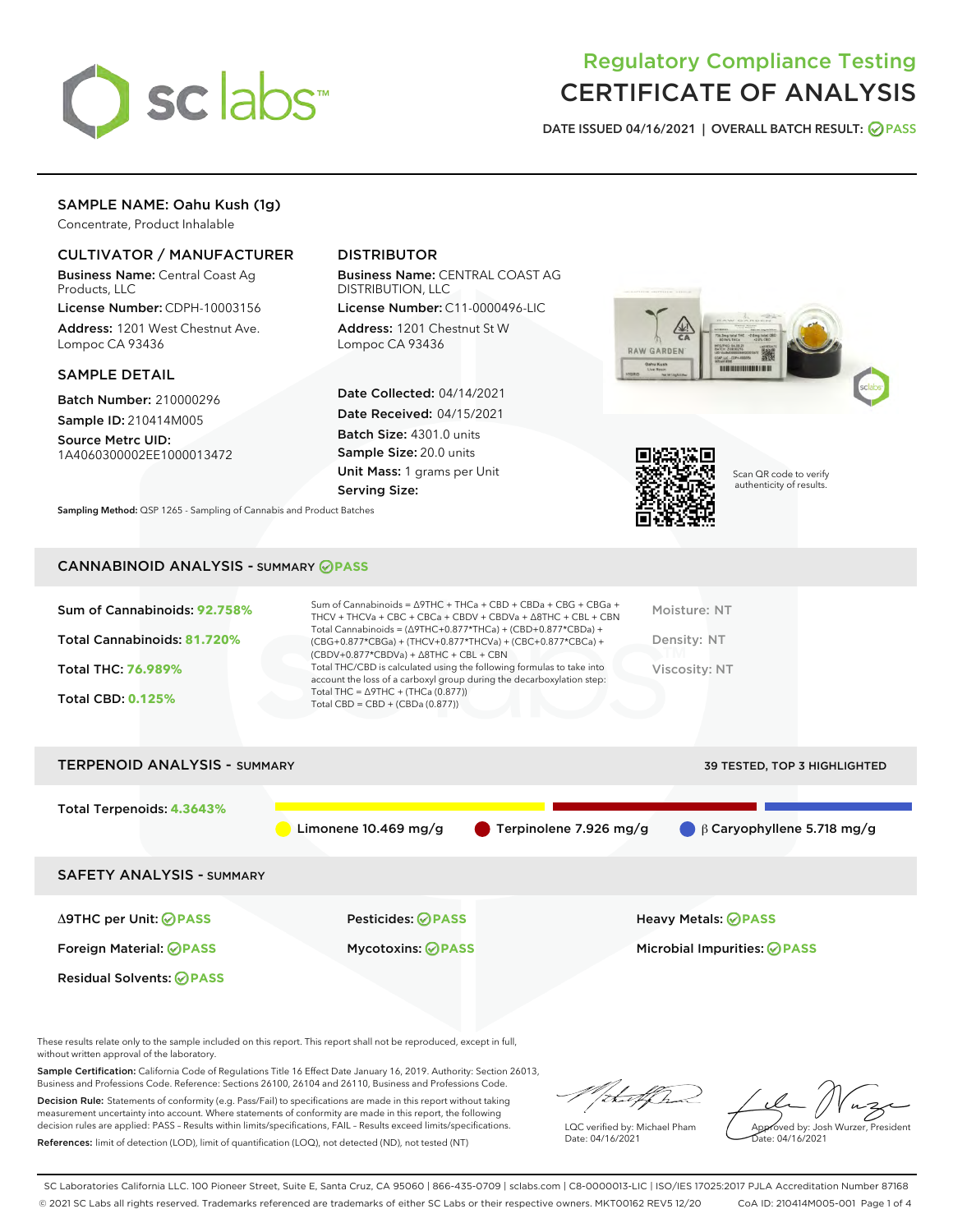



OAHU KUSH (1G) | DATE ISSUED 04/16/2021 | OVERALL BATCH RESULT: @ PASS

#### CANNABINOID TEST RESULTS - 04/15/2021 2 PASS

Tested by high-performance liquid chromatography with diode-array detection (HPLC-DAD). **Method:** QSP 1157 - Analysis of Cannabinoids by HPLC-DAD

#### TOTAL CANNABINOIDS: **81.720%**

Total Cannabinoids (Total THC) + (Total CBD) + (Total CBG) + (Total THCV) + (Total CBC) + (Total CBDV) + ∆8THC + CBL + CBN

TOTAL THC: **76.989%** Total THC (∆9THC+0.877\*THCa)

TOTAL CBD: **0.125%**

Total CBD (CBD+0.877\*CBDa)

TOTAL CBG: 2.16% Total CBG (CBG+0.877\*CBGa)

TOTAL THCV: 1.513% Total THCV (THCV+0.877\*THCVa)

TOTAL CBC: 0.933% Total CBC (CBC+0.877\*CBCa)

TOTAL CBDV: ND Total CBDV (CBDV+0.877\*CBDVa)

| <b>COMPOUND</b> | LOD/LOQ<br>(mg/g)          | <b>MEASUREMENT</b><br><b>UNCERTAINTY</b><br>(mg/g) | <b>RESULT</b><br>(mg/g) | <b>RESULT</b><br>(%) |
|-----------------|----------------------------|----------------------------------------------------|-------------------------|----------------------|
| <b>THCa</b>     | 0.05 / 0.14                | ±21.741                                            | 845.95                  | 84.595               |
| <b>A9THC</b>    | 0.06 / 0.26                | ±0.963                                             | 27.99                   | 2.799                |
| <b>CBGa</b>     | 0.1 / 0.2                  | ±1.14                                              | 21.9                    | 2.19                 |
| <b>THCVa</b>    | 0.07 / 0.20                | ±0.823                                             | 17.25                   | 1.725                |
| <b>CBCa</b>     | 0.07 / 0.28                | ±0.520                                             | 10.64                   | 1.064                |
| <b>CBG</b>      | 0.06/0.19                  | ±0.096                                             | 2.43                    | 0.243                |
| <b>CBDa</b>     | 0.02/0.19                  | ±0.041                                             | 1.42                    | 0.142                |
| A8THC           | 0.1/0.4                    | N/A                                                | <b>ND</b>               | <b>ND</b>            |
| <b>THCV</b>     | 0.1/0.2                    | N/A                                                | <b>ND</b>               | <b>ND</b>            |
| <b>CBD</b>      | 0.07/0.29                  | N/A                                                | <b>ND</b>               | <b>ND</b>            |
| <b>CBDV</b>     | 0.04 / 0.15                | N/A                                                | <b>ND</b>               | <b>ND</b>            |
| <b>CBDVa</b>    | 0.03/0.53                  | N/A                                                | <b>ND</b>               | <b>ND</b>            |
| <b>CBL</b>      | 0.06 / 0.24                | N/A                                                | <b>ND</b>               | <b>ND</b>            |
| <b>CBN</b>      | 0.1/0.3                    | N/A                                                | <b>ND</b>               | <b>ND</b>            |
| <b>CBC</b>      | 0.2 / 0.5                  | N/A                                                | <b>ND</b>               | <b>ND</b>            |
|                 | <b>SUM OF CANNABINOIDS</b> |                                                    | 927.58 mg/g             | 92.758%              |

#### **UNIT MASS: 1 grams per Unit**

| ∆9THC per Unit                        | 1120 per-package limit     | 27.99 mg/unit<br><b>PASS</b> |  |
|---------------------------------------|----------------------------|------------------------------|--|
| <b>Total THC per Unit</b>             |                            | 769.89 mg/unit               |  |
| <b>CBD per Unit</b>                   |                            | <b>ND</b>                    |  |
| <b>Total CBD per Unit</b>             |                            | $1.25$ mg/unit               |  |
| Sum of Cannabinoids<br>per Unit       |                            | 927.58 mg/unit               |  |
| <b>Total Cannabinoids</b><br>per Unit |                            | 817.20 mg/unit               |  |
| <b>MOISTURE TEST RESULT</b>           | <b>DENSITY TEST RESULT</b> | <b>VISCOSITY TEST RESULT</b> |  |

## **MOISTURE TEST RESULT**

Not Tested

Not Tested

Not Tested

#### TERPENOID TEST RESULTS - 04/16/2021

Terpene analysis utilizing gas chromatography-flame ionization detection (GC-FID). **Method:** QSP 1192 - Analysis of Terpenoids by GC-FID

| <b>COMPOUND</b>         | LOD/LOQ<br>(mg/g) | <b>MEASUREMENT</b><br><b>UNCERTAINTY</b><br>(mg/g) | <b>RESULT</b><br>(mg/g) | <b>RESULT</b><br>(%) |
|-------------------------|-------------------|----------------------------------------------------|-------------------------|----------------------|
| Limonene                | 0.005 / 0.016     | ±0.1497                                            | 10.469                  | 1.0469               |
| Terpinolene             | 0.008 / 0.026     | ±0.1625                                            | 7.926                   | 0.7926               |
| $\beta$ Caryophyllene   | 0.004 / 0.012     | ±0.2036                                            | 5.718                   | 0.5718               |
| <b>Myrcene</b>          | 0.008 / 0.025     | ±0.0541                                            | 4.192                   | 0.4192               |
| Ocimene                 | 0.011 / 0.038     | ±0.0870                                            | 2.710                   | 0.2710               |
| $\alpha$ Humulene       | 0.009 / 0.029     | ±0.0586                                            | 1.827                   | 0.1827               |
| $\beta$ Pinene          | 0.004 / 0.014     | ±0.0177                                            | 1.536                   | 0.1536               |
| Linalool                | 0.009 / 0.032     | ±0.0561                                            | 1.477                   | 0.1477               |
| Terpineol               | 0.016 / 0.055     | ±0.0888                                            | 1.446                   | 0.1446               |
| $\alpha$ Pinene         | 0.005 / 0.017     | ±0.0098                                            | 1.138                   | 0.1138               |
| $\alpha$ Bisabolol      | 0.008 / 0.026     | ±0.0574                                            | 1.075                   | 0.1075               |
| Fenchol                 | 0.010 / 0.034     | ±0.0403                                            | 1.041                   | 0.1041               |
| Guaiol                  | 0.009 / 0.030     | ±0.0436                                            | 0.923                   | 0.0923               |
| trans-ß-Farnesene       | 0.008 / 0.025     | ±0.0175                                            | 0.494                   | 0.0494               |
| <b>Borneol</b>          | 0.005 / 0.016     | ±0.0112                                            | 0.266                   | 0.0266               |
| $\alpha$ Phellandrene   | 0.006 / 0.020     | ±0.0025                                            | 0.186                   | 0.0186               |
| $\alpha$ Terpinene      | 0.005 / 0.017     | ±0.0024                                            | 0.161                   | 0.0161               |
| $\gamma$ Terpinene      | 0.006 / 0.018     | ±0.0028                                            | 0.161                   | 0.0161               |
| Camphene                | 0.005 / 0.015     | ±0.0018                                            | 0.156                   | 0.0156               |
| Caryophyllene<br>Oxide  | 0.010 / 0.033     | ±0.0064                                            | 0.139                   | 0.0139               |
| 3 Carene                | 0.005 / 0.018     | ±0.0020                                            | 0.138                   | 0.0138               |
| Valencene               | 0.009 / 0.030     | ±0.0079                                            | 0.115                   | 0.0115               |
| Sabinene                | 0.004 / 0.014     | ±0.0012                                            | 0.096                   | 0.0096               |
| Fenchone                | 0.009 / 0.028     | ±0.0024                                            | 0.083                   | 0.0083               |
| Sabinene Hydrate        | 0.006 / 0.022     | ±0.0027                                            | 0.071                   | 0.0071               |
| Eucalyptol              | 0.006 / 0.018     | ±0.0012                                            | 0.046                   | 0.0046               |
| Geraniol                | 0.002 / 0.007     | ±0.0016                                            | 0.036                   | 0.0036               |
| Citronellol             | 0.003 / 0.010     | ±0.0008                                            | 0.017                   | 0.0017               |
| p-Cymene                | 0.005 / 0.016     | N/A                                                | ND                      | <b>ND</b>            |
| (-)-Isopulegol          | 0.005 / 0.016     | N/A                                                | <b>ND</b>               | ND                   |
| Camphor                 | 0.006 / 0.019     | N/A                                                | ND                      | <b>ND</b>            |
| Isoborneol              | 0.004 / 0.012     | N/A                                                | ND                      | <b>ND</b>            |
| Menthol                 | 0.008 / 0.025     | N/A                                                | <b>ND</b>               | <b>ND</b>            |
| Nerol                   | 0.003 / 0.011     | N/A                                                | <b>ND</b>               | <b>ND</b>            |
| R-(+)-Pulegone          | 0.003 / 0.011     | N/A                                                | ND                      | ND                   |
| <b>Geranyl Acetate</b>  | 0.004 / 0.014     | N/A                                                | ND                      | <b>ND</b>            |
| $\alpha$ Cedrene        | 0.005 / 0.016     | N/A                                                | <b>ND</b>               | <b>ND</b>            |
| Nerolidol               | 0.009 / 0.028     | N/A                                                | ND                      | ND                   |
| Cedrol                  | 0.008 / 0.027     | N/A                                                | <b>ND</b>               | ND                   |
| <b>TOTAL TERPENOIDS</b> |                   |                                                    | 43.643 mg/g             | 4.3643%              |

SC Laboratories California LLC. 100 Pioneer Street, Suite E, Santa Cruz, CA 95060 | 866-435-0709 | sclabs.com | C8-0000013-LIC | ISO/IES 17025:2017 PJLA Accreditation Number 87168 © 2021 SC Labs all rights reserved. Trademarks referenced are trademarks of either SC Labs or their respective owners. MKT00162 REV5 12/20 CoA ID: 210414M005-001 Page 2 of 4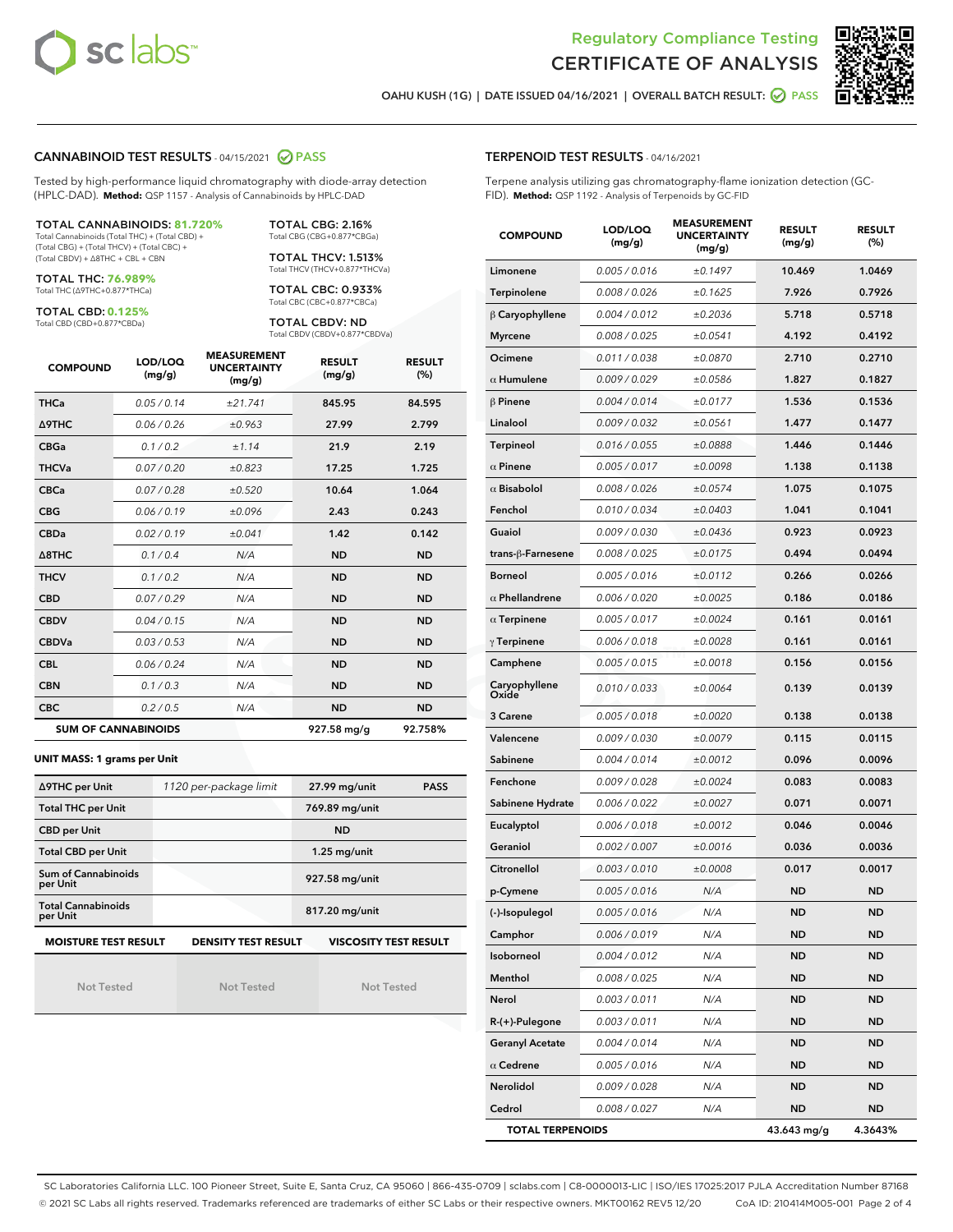



OAHU KUSH (1G) | DATE ISSUED 04/16/2021 | OVERALL BATCH RESULT:  $\bigcirc$  PASS

## CATEGORY 1 PESTICIDE TEST RESULTS - 04/15/2021 2 PASS

Pesticide and plant growth regulator analysis utilizing high-performance liquid chromatography-mass spectrometry (HPLC-MS) or gas chromatography-mass spectrometry (GC-MS). \*GC-MS utilized where indicated. **Method:** QSP 1212 - Analysis of Pesticides and Mycotoxins by LC-MS or QSP 1213 - Analysis of Pesticides by GC-MS

| <b>COMPOUND</b>             | LOD/LOQ<br>$(\mu g/g)$ | <b>ACTION</b><br><b>LIMIT</b><br>$(\mu g/g)$ | <b>MEASUREMENT</b><br><b>UNCERTAINTY</b><br>$(\mu g/g)$ | <b>RESULT</b><br>$(\mu g/g)$ | <b>RESULT</b> |
|-----------------------------|------------------------|----------------------------------------------|---------------------------------------------------------|------------------------------|---------------|
| Aldicarb                    | 0.03 / 0.08            | $\ge$ LOD                                    | N/A                                                     | <b>ND</b>                    | <b>PASS</b>   |
| Carbofuran                  | 0.02 / 0.05            | $\geq$ LOD                                   | N/A                                                     | <b>ND</b>                    | <b>PASS</b>   |
| Chlordane*                  | 0.03 / 0.08            | $\geq$ LOD                                   | N/A                                                     | <b>ND</b>                    | <b>PASS</b>   |
| Chlorfenapyr*               | 0.03/0.10              | $\geq$ LOD                                   | N/A                                                     | <b>ND</b>                    | <b>PASS</b>   |
| Chlorpyrifos                | 0.02 / 0.06            | $\ge$ LOD                                    | N/A                                                     | <b>ND</b>                    | <b>PASS</b>   |
| Coumaphos                   | 0.02 / 0.07            | $\ge$ LOD                                    | N/A                                                     | <b>ND</b>                    | <b>PASS</b>   |
| Daminozide                  | 0.02 / 0.07            | $\ge$ LOD                                    | N/A                                                     | <b>ND</b>                    | <b>PASS</b>   |
| <b>DDVP</b><br>(Dichlorvos) | 0.03/0.09              | $\ge$ LOD                                    | N/A                                                     | <b>ND</b>                    | <b>PASS</b>   |
| Dimethoate                  | 0.03 / 0.08            | $\ge$ LOD                                    | N/A                                                     | <b>ND</b>                    | <b>PASS</b>   |
| Ethoprop(hos)               | 0.03/0.10              | $\ge$ LOD                                    | N/A                                                     | <b>ND</b>                    | <b>PASS</b>   |
| Etofenprox                  | 0.02/0.06              | $>$ LOD                                      | N/A                                                     | <b>ND</b>                    | <b>PASS</b>   |
| Fenoxycarb                  | 0.03 / 0.08            | $>$ LOD                                      | N/A                                                     | <b>ND</b>                    | <b>PASS</b>   |
| Fipronil                    | 0.03 / 0.08            | $>$ LOD                                      | N/A                                                     | <b>ND</b>                    | <b>PASS</b>   |
| Imazalil                    | 0.02 / 0.06            | $\ge$ LOD                                    | N/A                                                     | <b>ND</b>                    | <b>PASS</b>   |
| <b>Methiocarb</b>           | 0.02 / 0.07            | $\ge$ LOD                                    | N/A                                                     | <b>ND</b>                    | <b>PASS</b>   |
| Methyl<br>parathion         | 0.03/0.10              | $\ge$ LOD                                    | N/A                                                     | <b>ND</b>                    | <b>PASS</b>   |
| <b>Mevinphos</b>            | 0.03/0.09              | $\ge$ LOD                                    | N/A                                                     | <b>ND</b>                    | <b>PASS</b>   |
| Paclobutrazol               | 0.02 / 0.05            | $\ge$ LOD                                    | N/A                                                     | <b>ND</b>                    | <b>PASS</b>   |
| Propoxur                    | 0.03/0.09              | $\ge$ LOD                                    | N/A                                                     | <b>ND</b>                    | <b>PASS</b>   |
| Spiroxamine                 | 0.03 / 0.08            | $\ge$ LOD                                    | N/A                                                     | <b>ND</b>                    | <b>PASS</b>   |
| Thiacloprid                 | 0.03/0.10              | $\ge$ LOD                                    | N/A                                                     | <b>ND</b>                    | <b>PASS</b>   |

#### CATEGORY 2 PESTICIDE TEST RESULTS - 04/15/2021 @ PASS

| <b>COMPOUND</b>          | LOD/LOO<br>$(\mu g/g)$ | <b>ACTION</b><br>LIMIT<br>$(\mu g/g)$ | <b>MEASUREMENT</b><br><b>UNCERTAINTY</b><br>$(\mu g/g)$ | <b>RESULT</b><br>$(\mu g/g)$ | <b>RESULT</b> |
|--------------------------|------------------------|---------------------------------------|---------------------------------------------------------|------------------------------|---------------|
| Abamectin                | 0.03/0.10              | 0.1                                   | N/A                                                     | <b>ND</b>                    | <b>PASS</b>   |
| Acephate                 | 0.02/0.07              | 0.1                                   | N/A                                                     | <b>ND</b>                    | <b>PASS</b>   |
| Acequinocyl              | 0.02/0.07              | 0.1                                   | N/A                                                     | <b>ND</b>                    | <b>PASS</b>   |
| Acetamiprid              | 0.02/0.05              | 0.1                                   | N/A                                                     | <b>ND</b>                    | <b>PASS</b>   |
| Azoxystrobin             | 0.02/0.07              | 0.1                                   | N/A                                                     | <b>ND</b>                    | <b>PASS</b>   |
| <b>Bifenazate</b>        | 0.01/0.04              | 0.1                                   | N/A                                                     | <b>ND</b>                    | <b>PASS</b>   |
| <b>Bifenthrin</b>        | 0.02 / 0.05            | 3                                     | N/A                                                     | <b>ND</b>                    | <b>PASS</b>   |
| <b>Boscalid</b>          | 0.03/0.09              | 0.1                                   | N/A                                                     | <b>ND</b>                    | <b>PASS</b>   |
| Captan                   | 0.19/0.57              | 0.7                                   | N/A                                                     | <b>ND</b>                    | <b>PASS</b>   |
| Carbaryl                 | 0.02/0.06              | 0.5                                   | N/A                                                     | <b>ND</b>                    | <b>PASS</b>   |
| Chlorantranilip-<br>role | 0.04/0.12              | 10                                    | N/A                                                     | <b>ND</b>                    | <b>PASS</b>   |
| Clofentezine             | 0.03/0.09              | 0.1                                   | N/A                                                     | <b>ND</b>                    | <b>PASS</b>   |

#### CATEGORY 2 PESTICIDE TEST RESULTS - 04/15/2021 continued

| <b>COMPOUND</b>               | LOD/LOQ<br>(µg/g) | <b>ACTION</b><br><b>LIMIT</b><br>$(\mu g/g)$ | <b>MEASUREMENT</b><br><b>UNCERTAINTY</b><br>$(\mu g/g)$ | <b>RESULT</b><br>(µg/g) | <b>RESULT</b> |
|-------------------------------|-------------------|----------------------------------------------|---------------------------------------------------------|-------------------------|---------------|
| Cyfluthrin                    | 0.12 / 0.38       | $\overline{c}$                               | N/A                                                     | ND                      | <b>PASS</b>   |
| Cypermethrin                  | 0.11 / 0.32       | $\mathcal{I}$                                | N/A                                                     | ND                      | <b>PASS</b>   |
| <b>Diazinon</b>               | 0.02 / 0.05       | 0.1                                          | N/A                                                     | <b>ND</b>               | <b>PASS</b>   |
| Dimethomorph                  | 0.03 / 0.09       | 2                                            | N/A                                                     | ND                      | <b>PASS</b>   |
| Etoxazole                     | 0.02 / 0.06       | 0.1                                          | N/A                                                     | ND                      | <b>PASS</b>   |
| Fenhexamid                    | 0.03 / 0.09       | 0.1                                          | N/A                                                     | ND                      | <b>PASS</b>   |
| Fenpyroximate                 | 0.02 / 0.06       | 0.1                                          | N/A                                                     | <b>ND</b>               | <b>PASS</b>   |
| Flonicamid                    | 0.03 / 0.10       | 0.1                                          | N/A                                                     | ND                      | <b>PASS</b>   |
| Fludioxonil                   | 0.03 / 0.10       | 0.1                                          | N/A                                                     | ND                      | <b>PASS</b>   |
| Hexythiazox                   | 0.02 / 0.07       | 0.1                                          | N/A                                                     | ND                      | <b>PASS</b>   |
| Imidacloprid                  | 0.04 / 0.11       | 5                                            | N/A                                                     | ND                      | <b>PASS</b>   |
| Kresoxim-methyl               | 0.02 / 0.07       | 0.1                                          | N/A                                                     | ND                      | <b>PASS</b>   |
| Malathion                     | 0.03 / 0.09       | 0.5                                          | N/A                                                     | <b>ND</b>               | <b>PASS</b>   |
| Metalaxyl                     | 0.02 / 0.07       | $\overline{c}$                               | N/A                                                     | ND                      | <b>PASS</b>   |
| Methomyl                      | 0.03 / 0.10       | 1                                            | N/A                                                     | ND                      | <b>PASS</b>   |
| Myclobutanil                  | 0.03 / 0.09       | 0.1                                          | N/A                                                     | <b>ND</b>               | <b>PASS</b>   |
| Naled                         | 0.02 / 0.07       | 0.1                                          | N/A                                                     | ND                      | <b>PASS</b>   |
| Oxamyl                        | 0.04 / 0.11       | 0.5                                          | N/A                                                     | ND                      | <b>PASS</b>   |
| Pentachloronitro-<br>benzene* | 0.03 / 0.09       | 0.1                                          | N/A                                                     | ND                      | <b>PASS</b>   |
| Permethrin                    | 0.04 / 0.12       | 0.5                                          | N/A                                                     | ND                      | <b>PASS</b>   |
| Phosmet                       | 0.03 / 0.10       | 0.1                                          | N/A                                                     | ND                      | <b>PASS</b>   |
| Piperonylbu-<br>toxide        | 0.02 / 0.07       | 3                                            | N/A                                                     | ND                      | <b>PASS</b>   |
| Prallethrin                   | 0.03 / 0.08       | 0.1                                          | N/A                                                     | ND                      | <b>PASS</b>   |
| Propiconazole                 | 0.02 / 0.07       | 0.1                                          | N/A                                                     | ND                      | <b>PASS</b>   |
| Pyrethrins                    | 0.04 / 0.12       | 0.5                                          | N/A                                                     | ND                      | <b>PASS</b>   |
| Pyridaben                     | 0.02 / 0.07       | 0.1                                          | N/A                                                     | <b>ND</b>               | <b>PASS</b>   |
| Spinetoram                    | 0.02 / 0.07       | 0.1                                          | N/A                                                     | ND                      | <b>PASS</b>   |
| Spinosad                      | 0.02 / 0.07       | 0.1                                          | N/A                                                     | ND                      | <b>PASS</b>   |
| Spiromesifen                  | 0.02 / 0.05       | 0.1                                          | N/A                                                     | <b>ND</b>               | <b>PASS</b>   |
| Spirotetramat                 | 0.02 / 0.06       | 0.1                                          | N/A                                                     | ND                      | <b>PASS</b>   |
| Tebuconazole                  | 0.02 / 0.07       | 0.1                                          | N/A                                                     | ND                      | <b>PASS</b>   |
| Thiamethoxam                  | 0.03 / 0.10       | 5                                            | N/A                                                     | <b>ND</b>               | <b>PASS</b>   |
| Trifloxystrobin               | 0.03 / 0.08       | 0.1                                          | N/A                                                     | <b>ND</b>               | <b>PASS</b>   |

SC Laboratories California LLC. 100 Pioneer Street, Suite E, Santa Cruz, CA 95060 | 866-435-0709 | sclabs.com | C8-0000013-LIC | ISO/IES 17025:2017 PJLA Accreditation Number 87168 © 2021 SC Labs all rights reserved. Trademarks referenced are trademarks of either SC Labs or their respective owners. MKT00162 REV5 12/20 CoA ID: 210414M005-001 Page 3 of 4